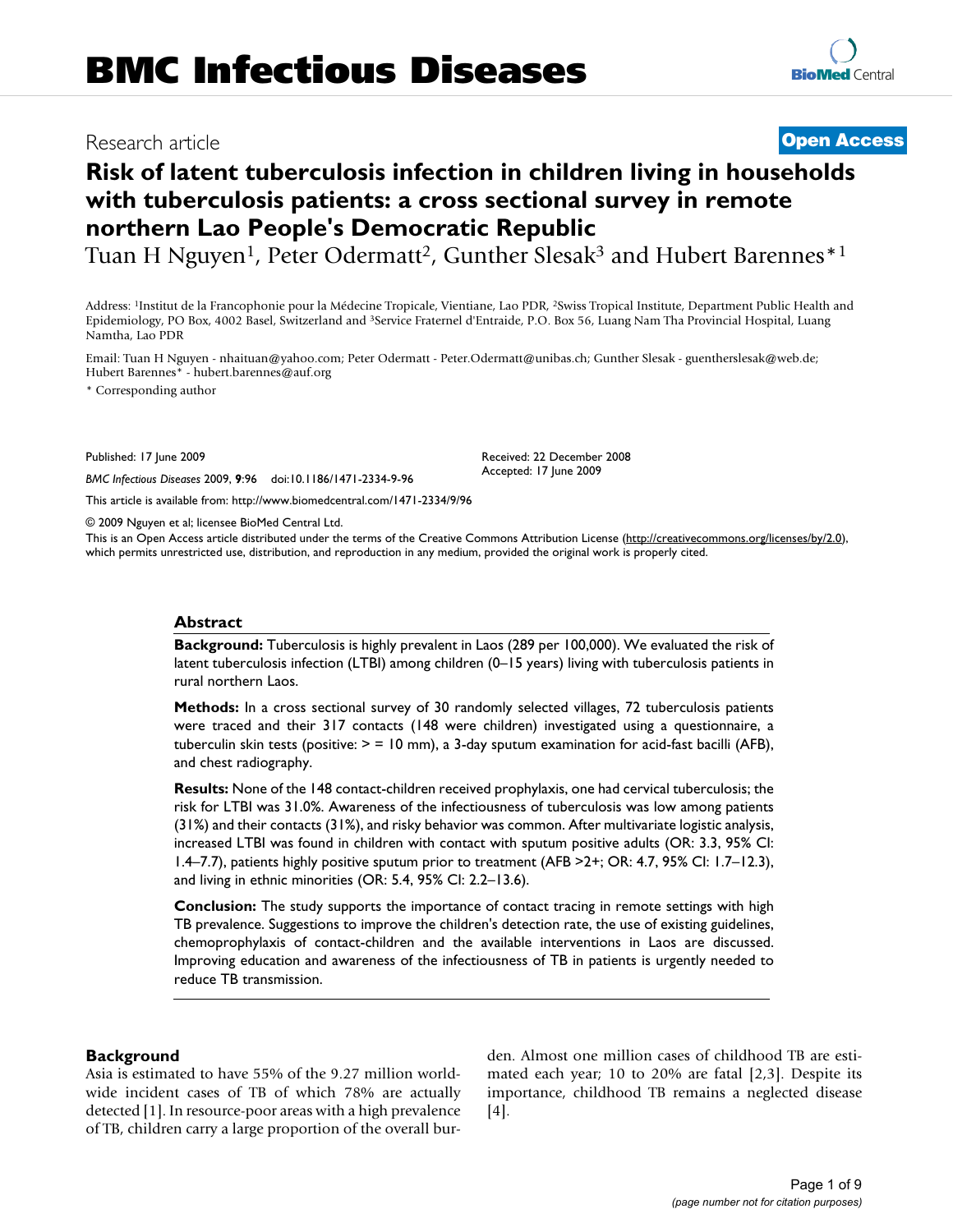Investigation of people exposed to patients with infectious TB (contact tracing) is the key to TB control in countries with low TB incidence. In high incidence countries contact tracing is uncommon and debated [5].

Contact tracing is generally accorded a low priority by National Tuberculosis Programs (NTP) of low-income countries. The reasons are partly because of the workload imposed by active cases, who have a higher priority, partly because of the lack of standardized diagnostic criteria for latent tuberculosis infection (LTBI), and because treatment of LTBI is usually not provided except for children under five years of age [5].

In the Lao People's Democratic Republic (Laos) TB incidence and prevalence are estimated at 151 and 289 per 100,000 in 2007, respectively [6]. The annual risk of TB infection (ARTI) was estimated at 1.2% [7]. The TB detection rate has increased from 26% in 2000 to 44% in 2006 [6].

The diagnosis relies mainly on sputum examination for acid-fast bacilli (AFB) and chest radiograph (CXR) [8]. Neither method is available in remote rural areas. For children, sputum samples are difficult to obtain. In addition childhood TB is mainly extra-pulmonary or involves exclusively in intra-thoracic lymph nodes. Less than 20% of sputum specimens obtained from children with pulmonary TB are positive for AFB [9]. Hence, children are rarely enrolled in TB treatment. In 2007 in Laos only 0.6% of all the notified new sputum positive cases were children under 15 years of age [6]. Generally 15–20% of TB patients are expected to be children [4]. In high incidence

countries TB disease and LTBI is estimated to be 7% and 40.4%, respectively, among children <15 years living with TB patients [5].

We evaluated the prevalence of LTBI among children living with confirmed TB patients in a remote setting in Luang Nam Tha (LNT) province.

# **Methods**

# *Study area*

Laos is a low income country with a per capita income of USD 500 with 39% of the population classified as poor [10]. Directly observed treatment short-course (DOTS) was started in 1995 and was introduced in LNT province in 2004 [4]. To date multi-drug-resistant TB has not been reported from Laos. Tuberculin skin tests (TST) are no longer in use and *Mycobacterium tuberculosis* culture is not available. Regarding HIV, Laos remains a low prevalence country with an estimated 0.08% HIV seroprevalence in the adult population [11].

LNT is located in the North, bordering Myanmar and China (Figure 1). It is a multi-ethnic province with a low population density (16 people/km2). The 145,231 inhabitants belong to 3 main ethnic groups. 34 ethnic minorities are present. A total of 24,965 families live in 380 villages (census 2005). There are one provincial and one military hospital in the provincial capital and 5 district hospitals. Access to modern health care is low due to a variety of reasons including infrastructure, cultural differences and financial constraints.



# **Figure 1 Map of the study area: Luang Nam Tha Province, North of Laos**.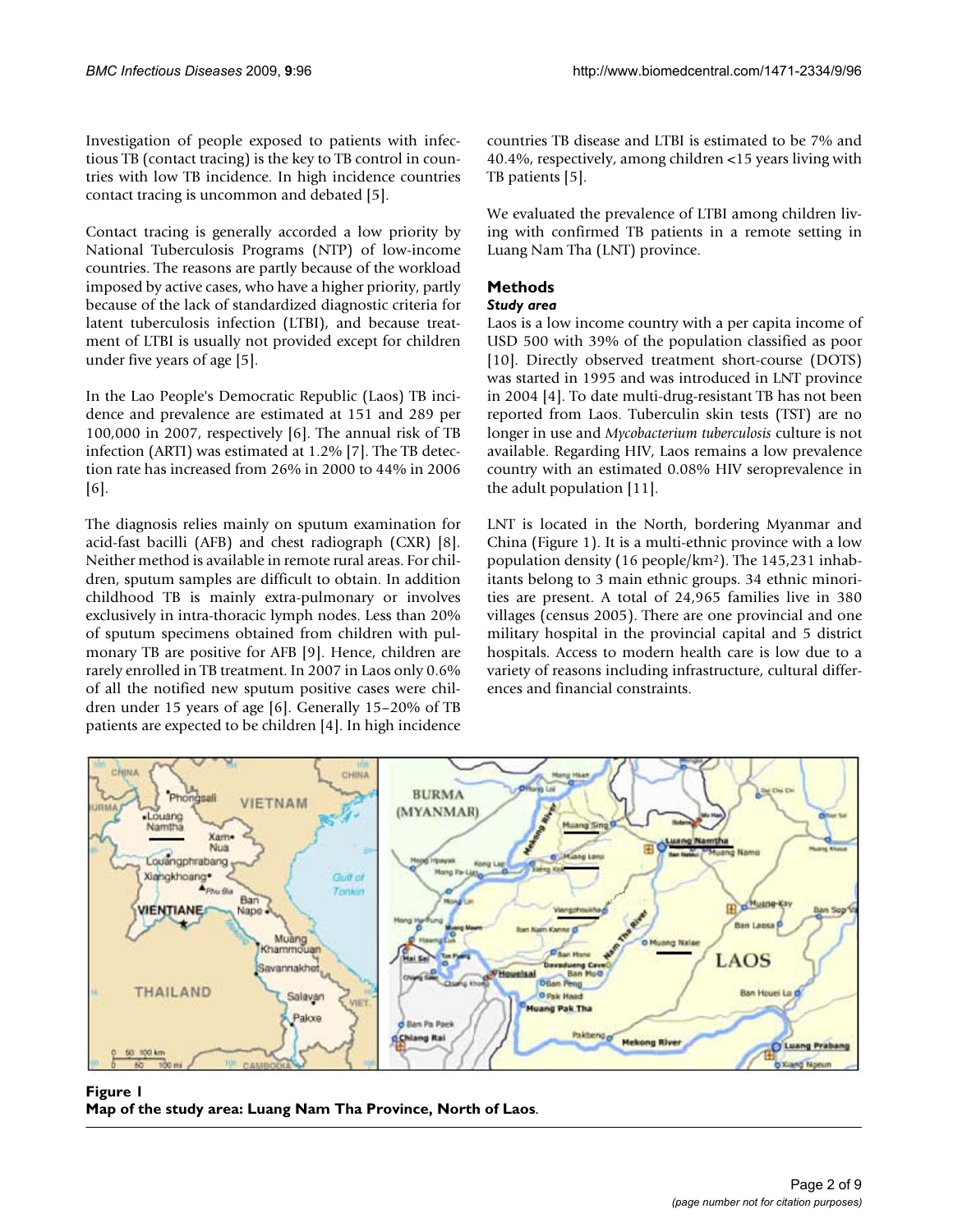# *Study procedure*

From January 2004 to February 2006, 219 TB patients (95% pulmonary TB) were diagnosed and treated at the LNT provincial hospital. They were traced back to 74 villages of which 30 villages were randomly selected for the study. This number was chosen due to feasibility reasons and the available time frame allowing an estimated follow-up of 80 to 90 patients and 5 contact persons per patient. The selected villages included 83 TB patients (37.9%) who were all sputum AFB positive. All TB patients and individuals living in the same household (children  $\leq$  15 years old and adults) were eligible for the study and are referred to as "participants". Adult contacts (age > 15 years) were included in order to account for a possible additional risk of infection for children by exposure to undiagnosed TB disease in other adult contacts.

The study was performed from March to June 2006. Using a pre-tested questionnaire study participants were interviewed for medical history, vaccinations, number of missed days of treatment (for patients), degree (such as eating in the same plate, sleeping together with the patient) and duration of contacts (time from first symptoms to treatment), characteristics of the household and distance to health centers, knowledge of the transmission of the disease and practices related to cough and spitting. Translation into ethnic languages was performed by one of the team investigator (PM).

# *Physical examination*

A physical examination of the study participants was performed. It included the presence of a BCG vaccination scar in contacts and an investigation for clinical signs of TB patients. The patient's nutritional status was assessed by calculating the body mass index (BMI  $\leq$  weight (kg)/ height (m)<sup>2</sup>). Adults were considered underweight if BMI was  $\leq 18.5$  and severely underweight if BMI < 16. Height was measured to the nearest 0.1 cm using a wooden measuring board. Weight was assessed using an electronic bathroom scale for adults (precision  $\pm$  100 g).

### *Laboratory procedures*

The following procedures were applied to all participants. We collected three sputum samples according to the Lao National Guidelines [7]. On each sample a Ziehl-Neelsen stained slide was done and examined for the presence of AFB at the LNT provincial hospital.

A dose of 0.1 ml tuberculin (Tubertest, Aventis Pasteur SA, France) was injected intradermally in the left forearm [12]. 48–72 hours later, the site of injection was palpated by the same investigator. The largest transverse diameter of the induration was measured with a transparent flexible ruler. TST was classified "positive" if the induration diameter was  $\geq 10$  mm [12].

Villagers with clinical signs or symptoms of TB were referred to the LNT provincial hospital for further medical examination, chest X-ray and eventually treatment. Patients and their families received counseling about the disease. All participants gave informed witnessed oral consent; in children parents or caretakers had to consent. The study was approved by the Ministry of Health's Ethical Council of Medical Sciences for Health Research. The study was performed in accordance with the Declaration of Helsinki [13].

# *Definitions*

LTBI was defined as a positive TST in the absence of TB disease [5]. TB disease was suspected if the interviewees reported chronic cough (longer than 3 weeks), weight loss, night sweats, and fever, or if signs of extra-pulmonary TB were observed [8].

We defined a TB patient as compliant if at any time during the treatment course at least 90% of the medicine was taken. The pill count assessment of NTP, double checked with the district hospital was used for the assessment. We defined a TB treatment to be completed if the patient had finished at least 95% of his treatment days according to his treatment category [8]. Degree of contact was defined as close if patients and children usually share the same meal or the same bed, or live in the same room. Duration of contact was the reported time period from the onset of the disease to the beginning of the directly observed therapy (DOT).

### *Data management and analysis*

Data was entered in EpiData freeware [http://www.epi](http://www.epidata.dk) [data.dk](http://www.epidata.dk). All records were cross-checked with the original data sheets. Analysis was carried out with STATA, Versions 8 (Stata Corporation, College Station, TX, USA). Chisquared and Fisher's exact tests and Student's t-test were used to compare categorical variables and continuous data, respectively. 95% confidence intervals (95% CI) were calculated for continuous and categorical data. The following risk factors were evaluated in an univariable analyses: sex, age, ethnic group, residential area, distance to health centre, family size, number of people sharing the same house, room size, degree and duration of contacts, and compliance to treatment. All factors with a p value  $\leq$ 0.2 were then fitted into a multivariable logistic regression model. We considered  $p < 0.05$  as statistically significant.

# **Results**

We followed up at home all 83 index patients from 30 villages in 5 districts who had been treated for AFB sputum positive TB (Figure 1). Six of them had already died (6.2%) and five were untraceable (6.0%). Finally, we enrolled 72 adult patients (86.7%) and their 317 household members: 148 children (50 children  $\leq$  5 years) and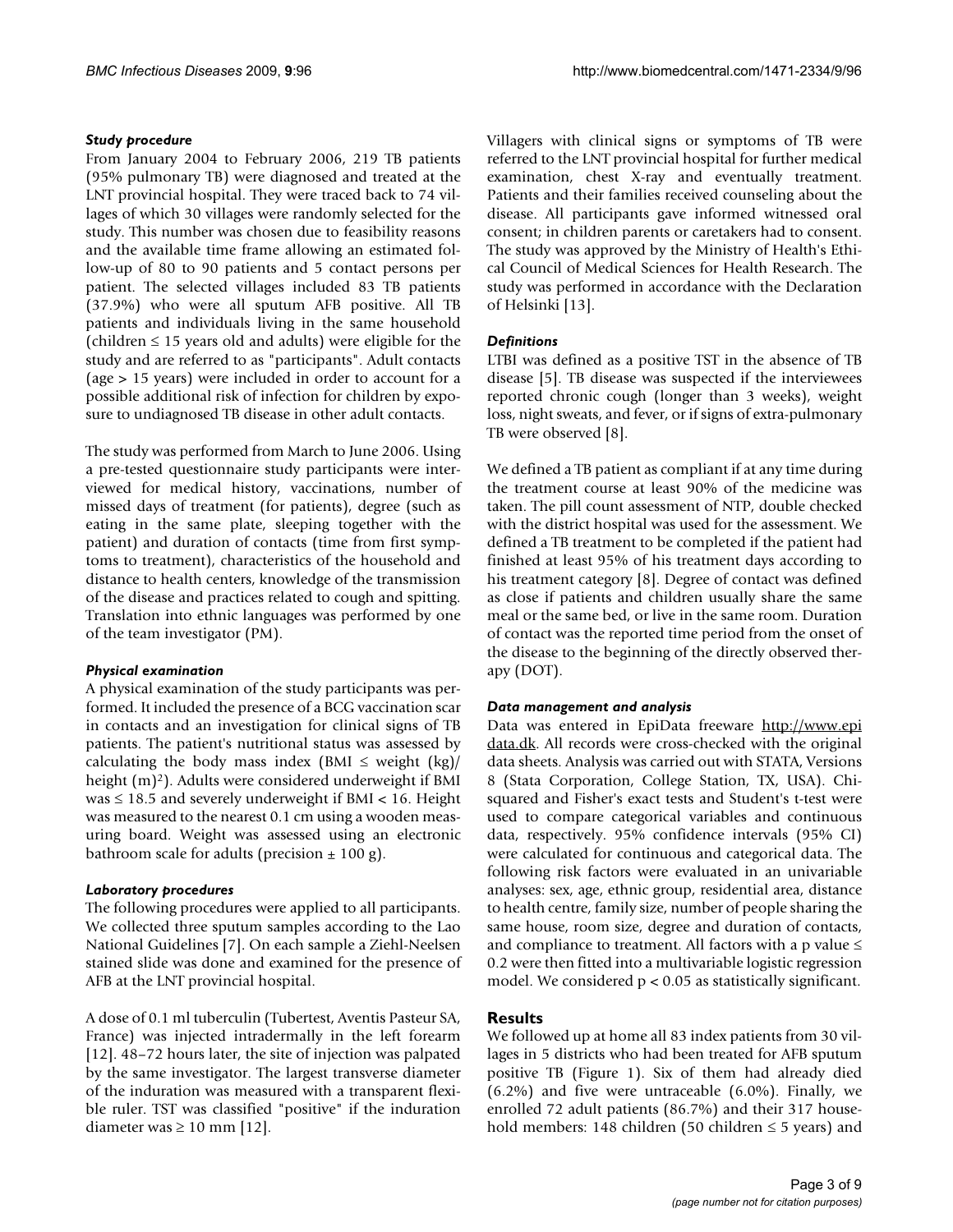169 adult close contacts (Figure 2). Appointments were not possible for 66 contacts (17.2%) who mainly were adults and grown up children gone to work.

Interviews were conducted after a mean of 345.8 days (standard deviation  $\pm$  212.65) after the start of treatment. The main characteristics of TB patients are shown in Table 1. Patients lived in wooden houses or bamboo huts with one main room. The majority was illiterate. Forty-nine of 72 TB patients (68.1%) did not know how the infection is transmitted. Significantly more patients complained of symptoms among those who stopped treatment compared to those under treatment (61% *vs* 56%, p = 0.001). 37 (51.4%) had chronic cough and 1 (13.9%) was still AFB+ at the time of the investigation. Nineteen patients (26.4%) were severely underweight.

Patients who completed their treatment were found to have better nutritional status than others (mean BMI 18.1, 95% CI: 17.2–19.0 *vs.* mean BMI 16.9, 95% CI: 16.1– 17.8,  $p = 0.06$ ). The compliance rate was calculated to be 86.6% in patients currently under treatment, and 75.1% in those who had already finished their treatment.

Patients' risky behavior regarding transmission of TB to their close contacts are shown in Table 2. Most of TB patients shared drinks (97.1%) and meals (93.0%) with the family members and 84.7% shared the sleeping place with other members. All patients reported to cough in the house.

Of 265 contacts (167 adults and 98 children  $>$  = 6 years), 184 (69%, 114 adults and 70 children) did not know how



**Flow chart of the investigated TB patients and close-contact children and adults in Luang Nam Tha Province, Northern Laos**.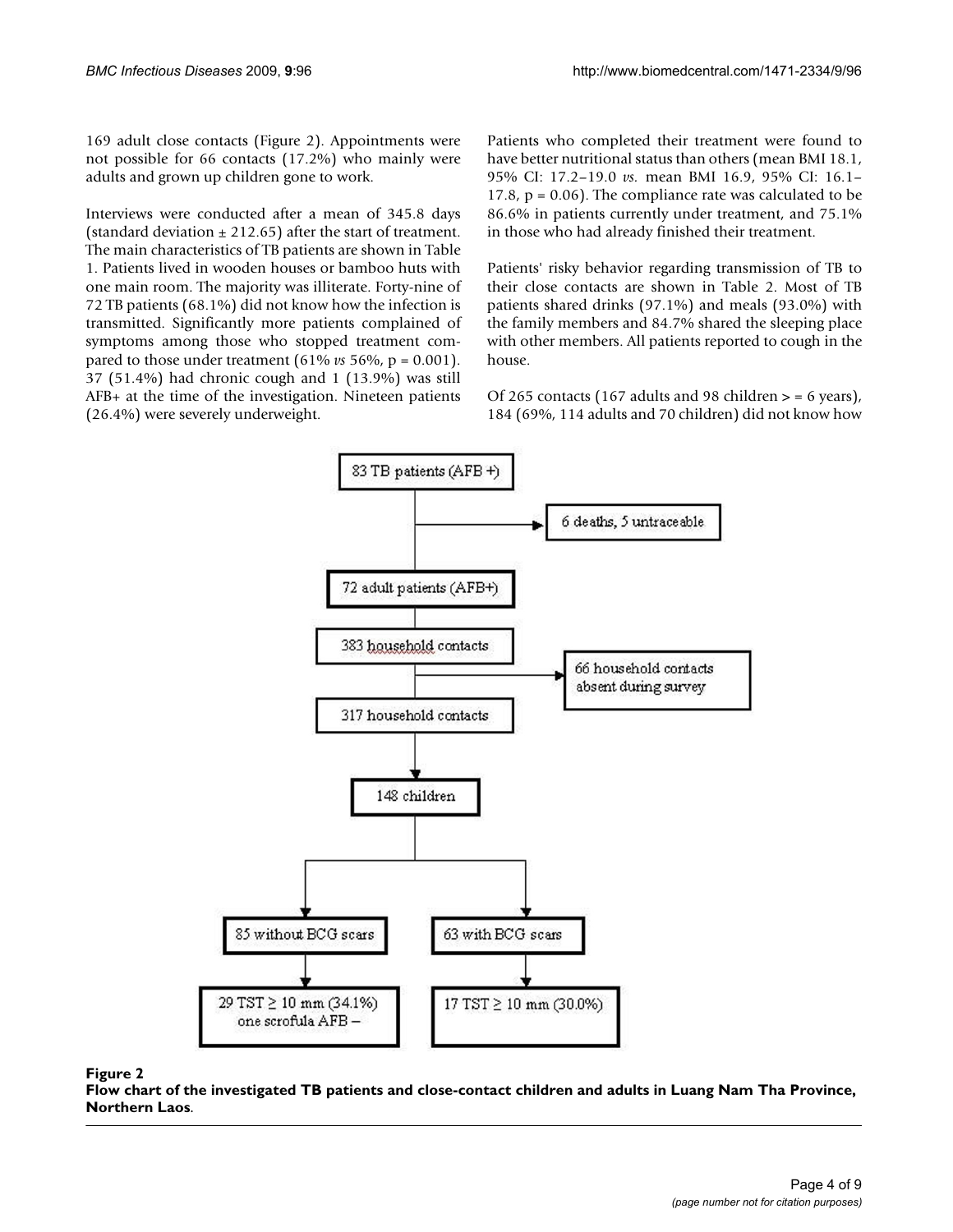#### **Table 1: Characteristics of treated tuberculosis patients (n = 72)**

|                                                 | Completed treatment | Ongoing<br>treatment | Total           |
|-------------------------------------------------|---------------------|----------------------|-----------------|
|                                                 | $n = 42$ (%)        | $N = 30$ (%)         | $n = 72$ (%)    |
| Male                                            | 29(69.0)            | 19(63.3)             | 48 (66.7)       |
| Age (years, range)                              | 45.5 (17–75)        | 43.4 (17–73)         | 46.6 (16-75)    |
| Belong to ethnic minority                       | 32(76.1)            | 20(66.6)             | 38 (52.7)       |
| - Lao Thung                                     | 13(30.9)            | 6(20.0)              | 18(25.0)        |
| - Lao Sung                                      | 19(45.2)            | 14(46.6)             | 25 (34.7)       |
| Main occupation                                 |                     |                      |                 |
| - farmers                                       | 29 (69.0)           | 21(70.0)             | 50 (69.4)       |
| - no occupation*                                | 11(26.1)            | 7(23.3)              | 18(25.0)        |
| Education                                       |                     |                      |                 |
| - illiterate                                    | 26(61.9)            | 20(66.6)             | 46 (63.4)       |
| - primary education                             | 10(23.8)            | 8(25.0)              | 18(25.0)        |
| - secondary education                           | 6(14.2)             | 2(11.1)              | 8(11.1)         |
| Mean distance to Health Centre (km) (range)     | 5.5 $(\pm 3.6)$     | $4.0(1-10)$          | $4.7(3.9-5.5)$  |
| Compliant with treatment                        | 32(75.1)            | 26 (86.6)            | 58 (80.5)       |
| - mean duration of treatment before stop (days) | 215.4               | <b>NA</b>            | 199             |
|                                                 | $(57 - 240)$        |                      | $(62 - 235)$    |
| Clinical observations                           | 26(61.9)            | 17(56.6)             | 43 (59.7)       |
| - chronic cough**                               | 20(47.6)            | 17(56.6)             | 37(51.4)        |
| - persistent expectoration***                   | 18(42.8)            | 11(36.6)             | 29(40.3)        |
| Weight (kg, range)                              | 44.16 $(\pm 8.0)$   | $40.60(27-54)$       | $42.7(22 - 64)$ |
| Underweight: BMI < 18.5                         | 26(61.9)            | 20(66.6)             | 46 (63.9)       |
| - severely underweight: BMI < 16                | 9(21.4)             | 10(33.33)            | 19(26.4)        |

Mean with 95% confidence interval

\* Others were students (n = 2), civil servants (n = 1), teachers (n = 1), and retired (n = 1)

\*\* Other symptoms were night sweat ( $n = 11, 6.5\%$ ), and fever ( $n = 7, 4.1\%$ )

\*\*\* More than 3 weeks

TB was transmitted. Three adult close contacts were found AFB positive (1.8%). They were referred to the hospital for TB treatment.

The main characteristics of contact children are shown in Table 3. One AFB negative child had extra pulmonary TB (1.7%). This child suffered from scrofula but responded well to TB treatment. No contact child had been receiving TB prophylaxis. Significantly more children aged 0–5 years had scars (27/50, 54.4%) from BCG vaccination than those aged  $6-15$  years  $(36/98, 36.7\%)$ ; p = 0.04). The prevalence of LTBI was 31.1% (95% CI: 23.7–39.2) and increased with age from 26.0% (13/50) in children below 5 years to 35.7% (35/98) in children between 6 – 15 years. The difference was not statistically significant. The proportion of positive TST did not differ between those with and without a BCG scar (26.9% (17/63) *vs.* 34.1% (29/85), p  $= 0.3$ ).

Results of the univariable analyses and multivariable logistic regression analysis are showed Table 4 and 5, respectively. The following risk factors for contact children were identified: a highly positive sputum with more than 2+ of AFB prior to treatment (OR 6.2,  $p < 0.001$ ) and belonging to the Lao Sung ethnic group (OR 3.2,  $p =$ 0.03).

### **Discussion**

Our study found a prevalence of LTBI of 26–36% in children living with TB patients in remote settings of Northern Laos. In parallel we revealed a very low awareness of the infectiousness of tuberculosis both in contacts and in TB patients. Risky behavior of TB patients and household contacts was very common. Overall, the patients were illiterate, middle-aged and lived in remote areas. These factors can explain the found poor knowledge regarding TB trans-

|          | Table 2: TB transmission relevant characteristics of tuberculosis |
|----------|-------------------------------------------------------------------|
| patients |                                                                   |

|                                                                                                                                                                                                                                                                                                              | Patients<br>$n = 72$ (%)                                                                                           |
|--------------------------------------------------------------------------------------------------------------------------------------------------------------------------------------------------------------------------------------------------------------------------------------------------------------|--------------------------------------------------------------------------------------------------------------------|
| Haemoptysis before treatment<br>AFB found before treatment<br>AFB found during follow-up<br>House size (in $m^3$ , range)<br>Number of people living in the same house*<br>Shares sleeping place with other family members<br>Coughs in shared rooms<br>Spits inside the house<br>Drinks from the same glass | 40 (55.5)<br>72 (100)<br>(1.3)<br>89.0 (77-100)<br>$5.3(4.6-5.9)$<br>61(84.7)<br>72 (100)<br>37(51.3)<br>69 (97.1) |
| Eats together with the other family members                                                                                                                                                                                                                                                                  | 67 (93.0)                                                                                                          |

\* Mean with 95% confidence interval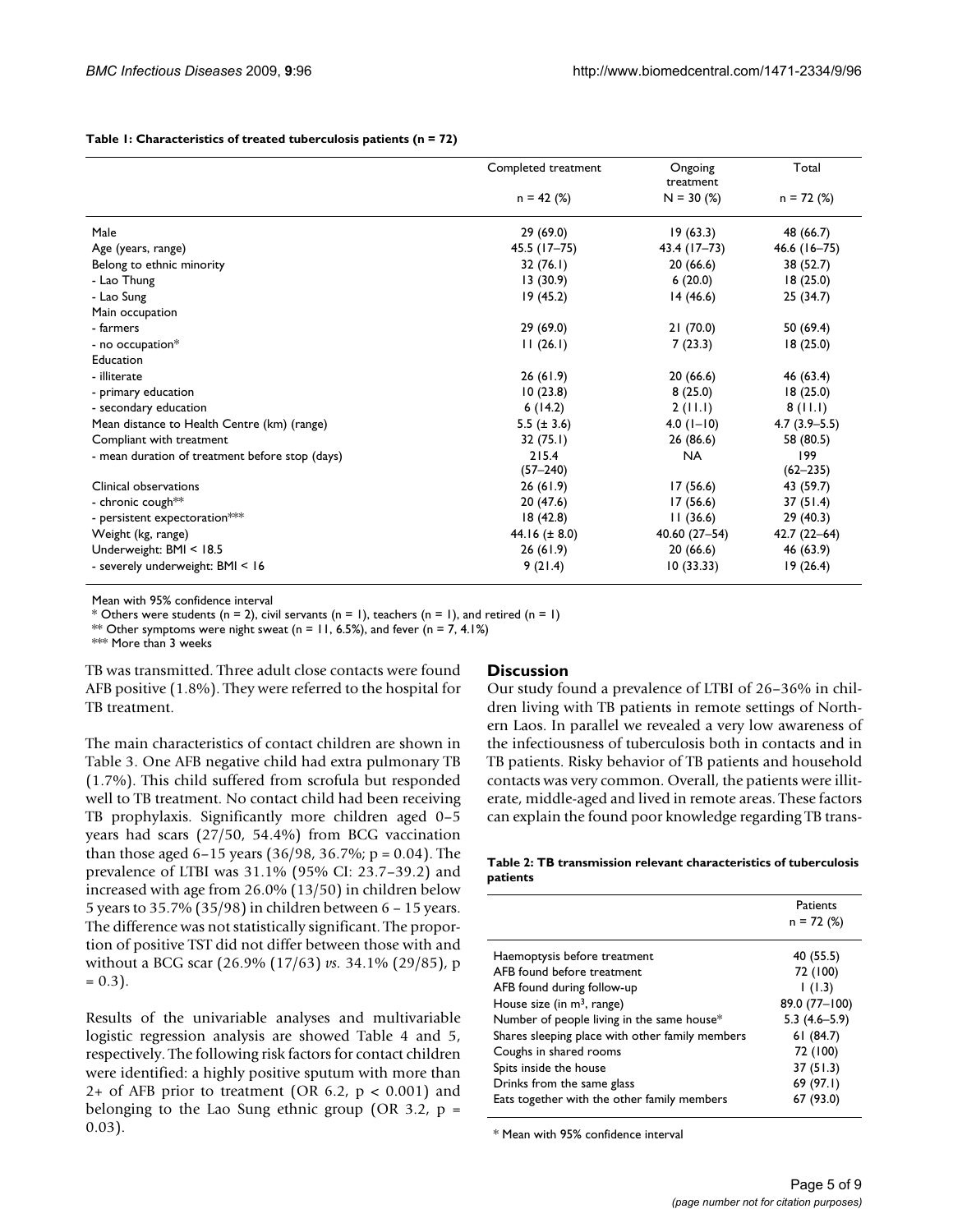#### **Table 3: Characteristics of child household contacts of TB patients**

|                                       | Children          |
|---------------------------------------|-------------------|
|                                       | $n = 148$ (%)     |
| Male                                  | 79 (53.4)         |
| Age (years, range)*                   | $1.8(0.1 - 15)$   |
| - below 5 years                       | 50 (33.8)         |
| Belong to ethnic minorities           | 114(77.0)         |
| Shares sleeping place with TB patient | 71 (48.0)         |
| <b>Education</b>                      |                   |
| - illiterate                          | 83(56.1)          |
| - primary education                   | 50 (33.8)         |
| - secondary education                 | 15(10.1)          |
| Fever                                 | (0.7)             |
| <b>BCG</b> scars                      | 63 (42.6)         |
| Mean diameter of TST induration (mm)* | $15.9(14.8-16.9)$ |
| $TST \geq 10$ mm                      | 46(31.1)          |
| Sputum positive for AFB $E$           | O                 |

TST: tuberculin skin test; AFB: acid-fast bacilli

\* Mean with 95% confidence interval

 $<sup>£</sup>$  Sputum obtained from 37 children</sup>

mission, the poor compliance and risk behavior since the disease has not been well understood.

Most children with TB are hardly infectious. Therefore, TB control programs in settings with limited resources target with priority older age groups [14]. In addition, the diagnosis of pulmonary TB is particularly difficult in children. This has resulted in TB being still an under-diagnosed and hence neglected disease in children. Although, it causes substantial morbidity and mortality [14]. There is a wide gap between the expected and the detected number of TB cases in children in Laos. In the Lao NTP guideline a special score chart for the diagnosis of childhood TB is provided [8]. However, in practice in children who can not produce sputum an attempt to diagnose TB is rarely performed, and thus TB infection remains untreated.

# *Risk of latent TB infection*

Despite some limitations, i.e. 17.2% of contact could not be traced for interviews, our study documents that a high proportion of children living in households with TB patients have a LTBI (31.0%). This finding underlines the crucial importance of contact investigation: i) in filling the gap between expected and diagnosed number of child TB cases; ii) identifying high-priority candidates for treatment of LTBI in Laos [5]. Unlike adults who have a 10– 15% chance of developing the disease in their lifetime, contact children are at highest risk of developing overt disease. Previous study showed that up to 50% of infants will develop the disease within 3–9 months of infection and 25% of children 1–5 years of age; 15% of adolescents will develop the disease within 1–2 years of infection [15]. Targeting the 0–5 years old age-group has been recommended particularly for those nations that are unable to implement full-scale contact investigation [5].

About 17.2% of contacts were absent during the survey. We assume that these were mainly people gone to their fields who potentially were healthier than those remaining in the village. This might have led to a slightly higher rate of detected TB disease in contacts, but should not influence the rate of LTBI which is per definition without symptoms. Another possible limitation concerns the contact group that might have also included persons with only transient contacts to patients but who were no longer there during our study period.

#### **Table 4: Risk factors for LTBI of Lao children contacts of TB patients (univariable analyses)**

|                                       | Odds Ratio | Std. Err. | P    | 95% CI         |
|---------------------------------------|------------|-----------|------|----------------|
| Patients with complaints              | 4.30       | 5.32      | 0.23 | $0.38 - 48.68$ |
| Lao Sung ethnic group *               | 4.24       | 2.18      | 0.00 | $1.54 - 11.65$ |
| Children with sputum *                | 3.75       | 2.83      | 0.07 | $0.85 - 16.44$ |
| Children below 5 years *              | 3.68       | 1.91      | 0.01 | $1.32 - 10.22$ |
| Illiterate*                           | 3.30       | 2.62      | 0.13 | $0.69 - 15.69$ |
| Patients with initial sputum $++$ *   | 2.17       | 0.84      | 0.04 | $1.01 - 4.66$  |
| Patient spitting on follow-up*        | 1.87       | 0.69      | 0.09 | $0.90 - 3.85$  |
| Room under $30 \text{ m}^3$           | 1.06       | 0.60      | 0.91 | $0.34 - 3.25$  |
| Sex                                   | 1.04       | 0.36      | 0.8  | $0.52 - 2.09$  |
| Number of family members $\geq 7$     | 0.92       | 0.32      | 0.81 | $0.46 - 1.83$  |
| Distance to health centre $\geq 1$ km | 0.88       | 0.32      | 0.75 | $0.43 - 1.83$  |
| No knowledge on transmission          | 0.85       | 0.34      | 0.70 | $0.39 - 1.88$  |
| Direct filiation to TB patient        | 0.76       | 0.26      | 0.43 | $0.38 - 1.50$  |
| TB patients with chronic cough        | 0.74       | 0.27      | 0.42 | $0.36 - 1.52$  |
| <b>BCG</b> scars                      | 0.64       | 0.23      | 0.22 | $0.31 - 1.30$  |
| No compliance to treatment            | 0.60       | 0.26      | 0.24 | $0.25 - 1.41$  |

\* variable included in the multi-variate analysis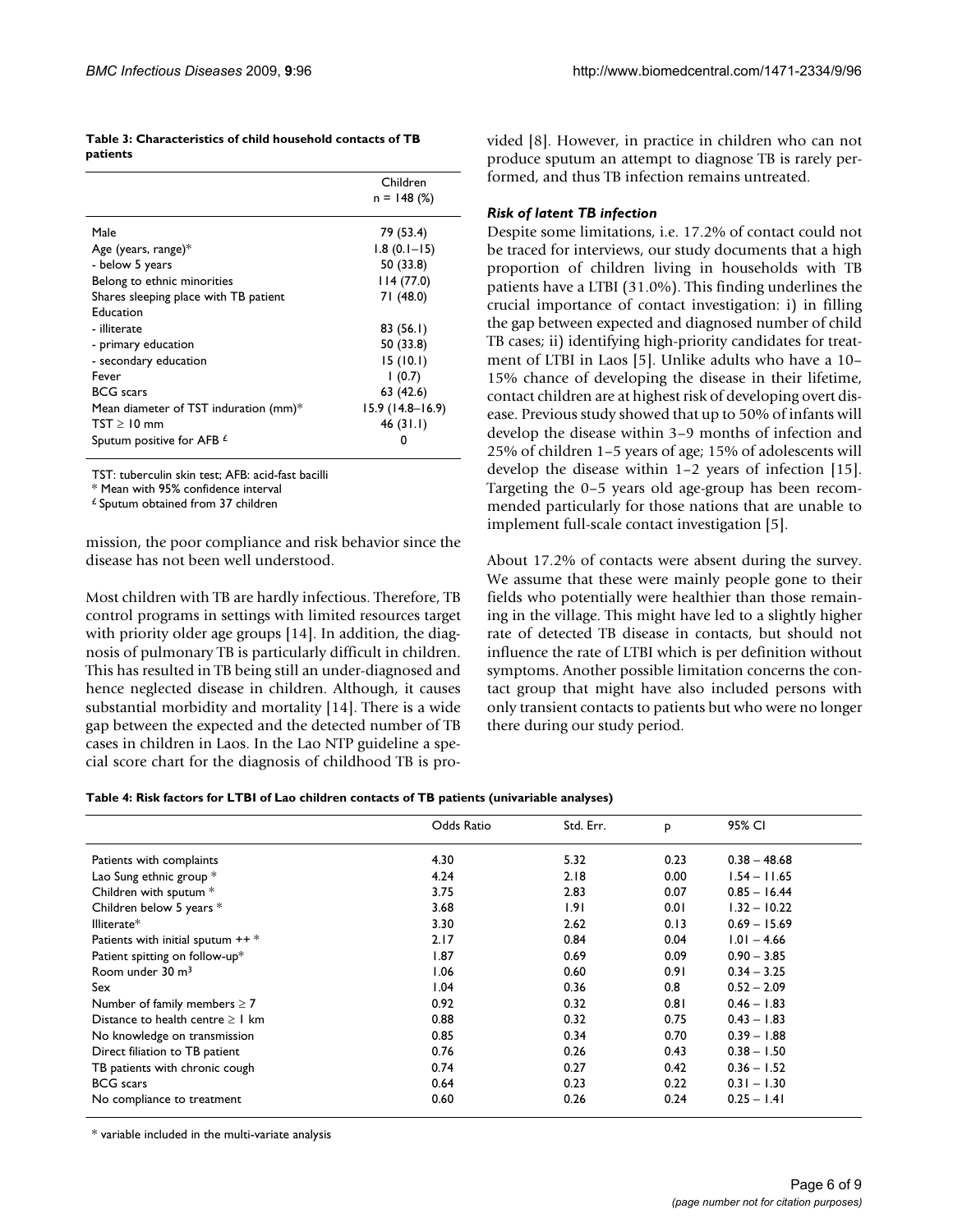| <b>TB Patients</b>       | Odds Ratio | Std. Err. |         | 95% CI         |
|--------------------------|------------|-----------|---------|----------------|
| initially sputum ++      | 6.20       | 3.49      | < 0.001 | $2.05 - 18.70$ |
| in Lao Sung ethnic group | 3.25       | 1.80      | 0.03    | $1.09 - 9.64$  |
| spitting at follow-up    | 3.09       | I.85      | 0.05    | $0.95 - 10.01$ |

**Table 5: Risk factors for LTBI of Lao children contacts of TB patients (multivariable analysis)**

In our study we did not examine a control group of children in households without TB patients. The previous national survey provided an estimated prevalence of positive TST of 5.8% (range 1.2% to 11.8%, 95% CI: 5.1–6.5) among these children [16]. In reference to this we could roughly estimate that the Lao children of our study living in households with TB patients have a 6-times greater risk of TB infection (assuming a constant ARTI). A study of household children contacts in India showed rates of LTBI of 41% in contacts of adult patients with bacillary disease [17].

The proportion of children with LTBI was lower than reported in other studies in low and middle income countries using a similar cut-off for the TST induration diameter of 10 mm [5]. Rates as high as 47.8%, 55.6% or 69.2% have been reported in Bangkok [18], neighboring Chang Rai [5] and the Philippines [15], respectively. Several factors might be responsible for this lower rate in our study: i) the lower population density; ii) the lower HIV prevalence; and iii) the high rate of malnutrition. TST has a poor sensitivity for detecting tuberculosis infection especially in children with HIV co-infection [19]. HIV seroprevalence was not investigated but is still very low in Laos [11]. In a 2006 prevalence study in 4 ethnic minority villages in LNT all 924 villagers were HIV negative (G. Slesak, unpublished data). Due to the frequent association of TB with HIV a lower HIV rate may cause less casual contact transmission of TB and thereby might have lowered the proportion of children with LTBI in our study. Poor nutritional status has been reported to decrease TST reactivity in children by depressing immune responsiveness to BCG [20]. This on the other hand could lead to an underestimation of the true rate of LTBI. In fact no assessment of children's nutritional status was performed in this study but a prevalence of 74% of severe chronic malnutrition (stunting) in children has been reported from a study in the LNT province [21].

A higher variation of LTBI between age groups is commonly reported [5] and is explained by the limited years of exposure to tuberculosis that children have had compared with adults. In this study the trend was not significant which could be related to the rather small sample size.

Studies have generally shown a grading in the indicators of transmission (active tuberculosis and LTBI) by closeness and duration of contact with the infectious source [5]. Only two main risk factors were found to be significant in our study. Current contact with sputum positive adults was close to significance, ( $p = 0.05$ , 95% CI: 0.95– 10.01). Current contact with sputum positive adults and patients highly positive sputum prior to treatment, were related to the density and infectivity of the case. Current contact with sputum positive adults was close to significance, (p = 0.05, 95% CI: 0.95–10.01). Current factors such as age, size of the household, sharing the same bed, number of people living in the same house and BCG scars were not significantly associated with the presence of a LTBI. Some of these current factors were described to be confounders after multivariate analysis [20]. Our findings can be explained by the following factors: the specific study site where household characteristics tended to be very similar in these remote low income areas, the limited study size, and the lack of control households.

BCG scars were not significantly associated with transmission. Despite vaccination with BCG, a positive TST in a child who has had close contact with an infected adult is assumed to most likely represent infection with *M. tuberculosis*. Treatment of this latent infection should be considered, especially if the child is younger than 5 years [22].

### *Contact tracing*

Contact tracing in high incidence countries is generally given a low priority. A recent review suggests that this strategy merits revision. Contact tracing is a means to improve early case detection, prevent further propagation of drug resistance and is a cost-effective method for early identification of secondary cases to decrease transmission of *M. tuberculosis* in high-incidence areas [5]. Contact tracing contributes to meet the case-detection target rates of the NTP in Laos. In our field study we diagnosed 4 new TB patients (1.2%) among contacts, one of whom was a child. The 3 previously undiagnosed but sputum-positive adults have undoubtedly contributed to the maintenance of TB transmission and further increased the risk of infection for contact children.

### *Preventive chemoprophylaxis*

Contact tracing also facilitates preventive chemoprophylaxis for children in close contact with a TB patient. A sig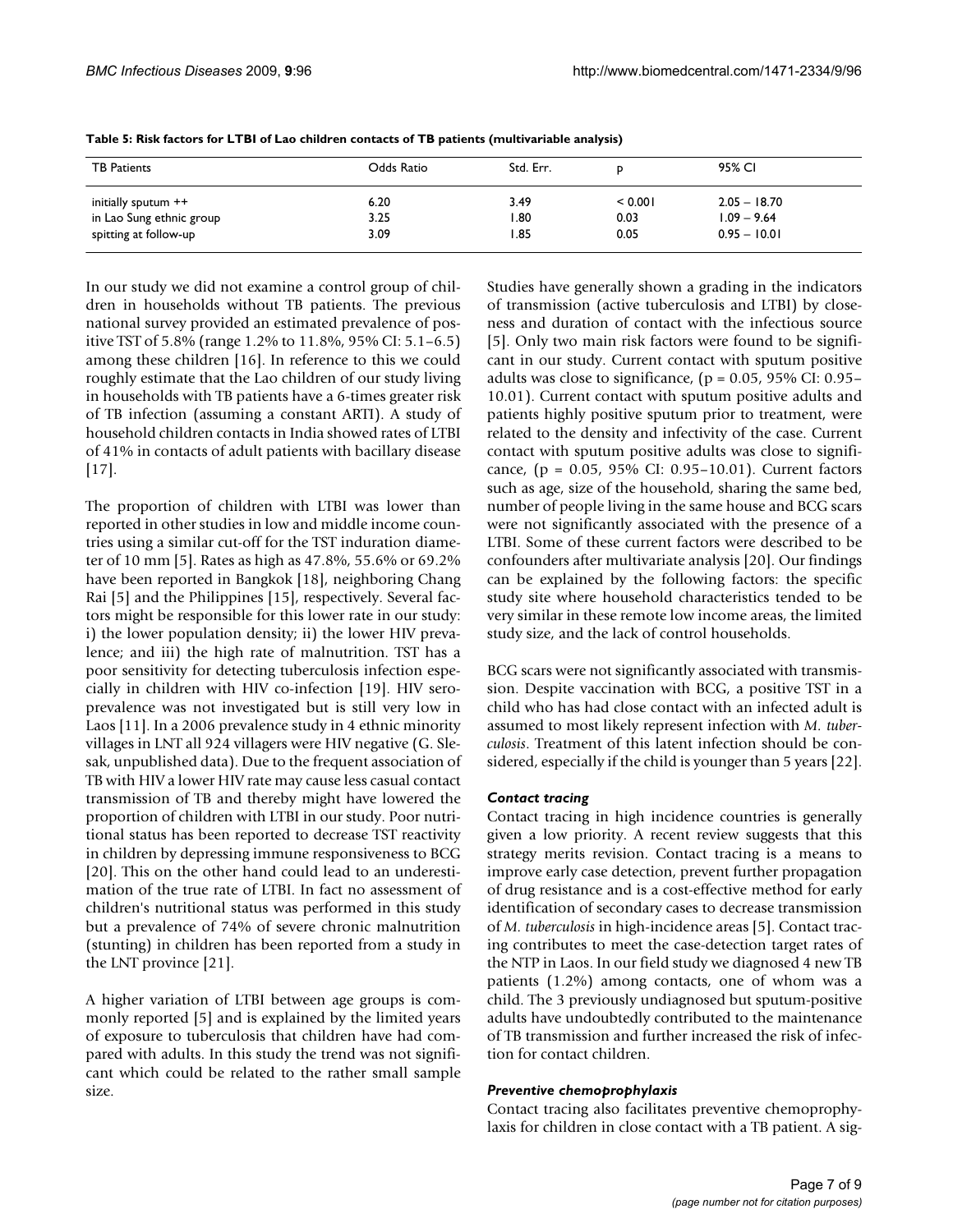nificant reduction of contacts' progression to TB disease with Isoniazid chemoprophylaxis has been reported [23]. Children with a significant reaction should be treated with Isoniazid if they do not have active TB [8,23]. This deserves further attention in our setting since no child at high risk of disease received any prophylaxis. This shows a possible poor knowledge of the national recommendations described in the National TB policy. According to that children below 5 years of age without TB disease but in contact with a sputum positive patient should be given preventive therapy. Isoniazid is recommended for 6 months followed by a BCG vaccination in the unvaccinated child [7]. Other reasons are that TST are usually not available in Laos and the lack of further techniques to diagnose TB disease in children.

In similar resource limited settings where chest X-rays and TST are not readily available it certainly would be helpful to follow the suggested algorithms of TB contact management for children [24]. According to that children below 5 years of age without TB disease but in contact with a sputum positive patient should be given preventive therapy.

# *Improving case detection*

Despite its limitations, the tuberculin skin test is able to predict progression to active disease in all risk groups, and there is evidence of the efficacy of preventive treatment for individuals with a positive skin test who are at risk of progression. Making TST available in Laos will help trained health workers make decisions. Improving case detection by other diagnostic techniques such as gastric lavage or nasopharyngeal aspiration and sputum induction, or strings tests are limited by the requirement of overnight fasting, repeated specimens, attendance at the clinic and similarly restrained by the need for culture of the specimen [25,26]. To improve the diagnosis of TB disease in children in developing countries ideally there should be a simple rapid and non-invasive test that could be done also at health centre level. There is no diagnostic gold standard for the presence of LTBI. Serological tests have not been found useful [9]. Tests based on interferon expression in response to *M. tuberculosis* antigens are more sensitive than TST but require techniques and skills that are rarely available in remote areas; they are also expensive  $\approx$  US \$20/test)[27]. Meanwhile the high rate of TB in Laos could be reduced by: improving education and awareness of health staff and population, systematic contact investigation of all index patients using mobile teams to improve active household case detection, contacts surveillance and patient compliance, and thereby improving the correct implementation of the existing national TB guidelines.

# *Awareness about risk of infection*

Awareness of the infectiousness of TB was low (30%) in case-patients, adults and child contacts. This raises questions about the quality of the given counseling and health education during DOTS at the concerned hospitals. This low level of awareness might explain the persistence of risky behavior such as indiscriminate spitting and close contacts while coughing or sleeping. Both, low awareness and risky behavior, might have contributed to the high proportion of LTBI in contact children.

# **Conclusion**

Children in Laos living in remote areas in contact with TB patients are at high risk of LTBI and, hence, active disease. Our study provides further arguments that contact tracing for TB control in developing countries is beneficial. Increasing awareness of the infectiousness of TB within health staff, patients and the general population is urgently needed. Contact tracing and chemo-prophylaxis should be applied to reduce the risk of LTBI children to develop active TB. Future research must focus on suitable rapid field tests for children. Despite the difficulties experienced in resource-limited countries, the management of childhood TB infection could be vastly improved by better implementation of existing guidelines and available interventions.

# **List of abbreviations**

(LTBI): Latent tuberculosis infection; (AFB): acid-fast bacilli microscopy; (TB): tuberculosis; (OR): odd-ratio; (95% CI): 95% confidence interval; (NTP): National Tuberculosis Program; (Laos): Lao People's Democratic Republic; (DOTS): directly observed treatment strategy; (TST): tuberculin skin tests; (LNT): Luang Nam Tha Province; (BMI): body mass index

# **Competing interests**

The authors declare that they have no competing interests.

# **Authors' contributions**

HTN, PO, HB designed the study. HTN, MP, GS, HB conducted the field work. HB and HTN performed the statistical analysis and interpretation of the data together with PO. HB wrote the manuscript with support from PO, HTN, GS and MP. All authors read and approved the final version of the manuscript.

# **Acknowledgements**

We thank the IFMT staff for advice: Prof. M. Strobel; Dr. B. Martinez-Aussel, Dr. P. Naphayvong, Dr. J.-P. René, Dr. V. Keoluangkhot, and Dr. P. Vongphrachanh. We thank the IFMT student: Dr P. Manivongsy (PM). We gratefully thank the village populations of Luang Nam Tha Province, the NGO Service Fraternel d'Entraide, the Lao National Tuberculosis Program, the regional tuberculosis program and the regional health authorities. We gratefully thank Dr. C. Chu, Dr. M. Anderson, and Mr P. Aaron for editing revisions. This study was funded by the 'Agence Universitaire de la Francophonie'.